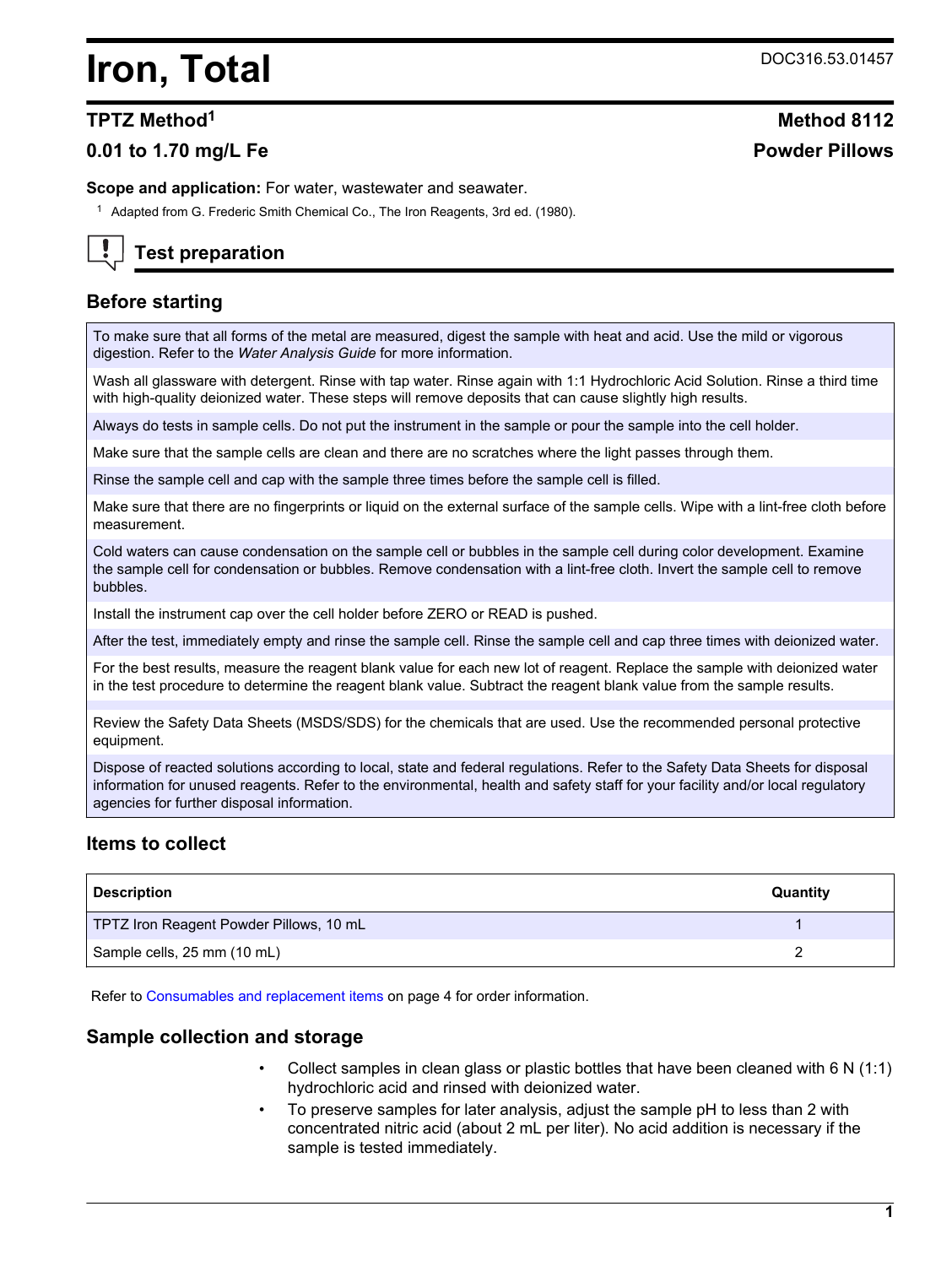- To measure only dissolved iron, filter the sample immediately after collection and before acidification.
- Keep the preserved samples at room temperature for a maximum of 6 months.
- Before analysis, adjust the pH to 3-4 with 5.0 N sodium hydroxide standard solution. Do not exceed pH 5 or iron may precipitate.
- Correct the test result for the dilution caused by the volume additions.

## **Test procedure**



**1.** Set the instrument to iron (Fe).

For DR300, push the up arrow button. For PCII, push the menu button, checkmark button, then the menu button again.



**2. Prepare the sample:** Rinse a sample cell and cap three times with sample. Fill the sample cell to the 10‑mL mark with sample.



**3.** Add the contents of one TPTZ Iron Reagent Powder Pillow to the sample cell.



**4.** Put the stopper on the sample cell. Shake the sample cell for about **30 seconds** to dissolve the reagent..

A blue color will show if iron is in the sample.



**5.** Set and start a timer for 3 minutes. A 3‑minute reaction time starts.



**6. Prepare the blank:** Rinse a sample cell and cap three times with sample. Fill the sample cell to the 10‑mL mark with sample. Close the sample cell.



**7.** When the timer expires, clean the blank sample cell.



**8.** Insert the blank into the cell holder. Point the diamond mark on the sample cell toward the keypad.



**9.** Install the instrument cap over the cell holder.



**10.** Push **ZERO**. The display shows "0.00".



**11.** Remove the sample cell from the cell holder.



**12.** Clean the prepared sample cell.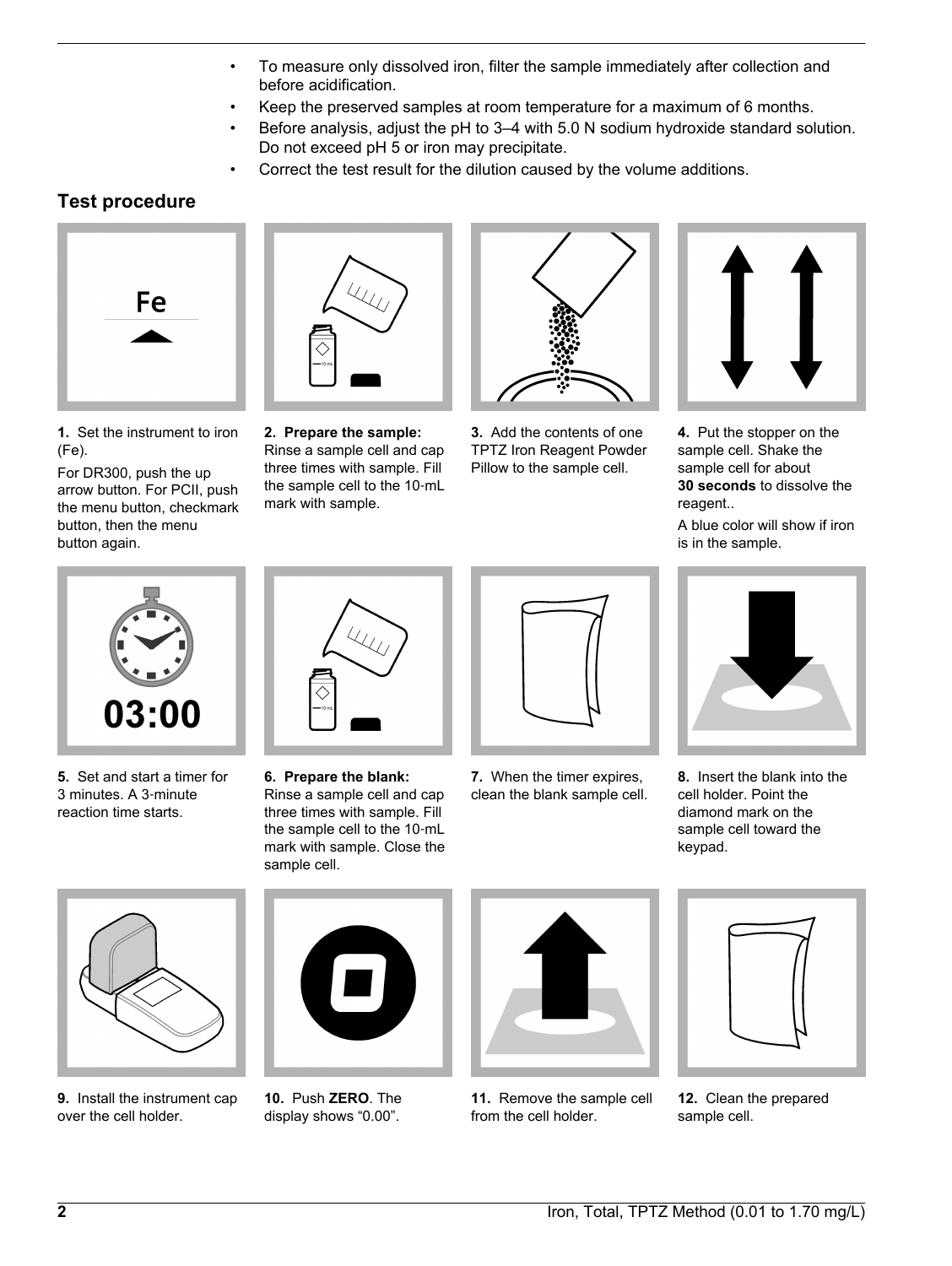

**13.** Insert the prepared sample into the cell holder. Point the diamond mark on the sample cell toward the keypad.

**14.** Install the instrument cap over the cell holder.



**15.** Push **READ**. Results show in mg/L iron (Fe).

## **Interferences**

Interferences were tested with an iron concentration of 0.5 mg/L Fe. The following do not interfere with this method when present up to the levels shown.

| <b>Interfering substance</b> | Interference level                                                                                                                                                                                                                                                                                                                                        |
|------------------------------|-----------------------------------------------------------------------------------------------------------------------------------------------------------------------------------------------------------------------------------------------------------------------------------------------------------------------------------------------------------|
| Cadmium                      | $4.0$ mg/L                                                                                                                                                                                                                                                                                                                                                |
| Chromium <sup>3+</sup>       | $0.25$ mg/L                                                                                                                                                                                                                                                                                                                                               |
| Chromium <sup>6+</sup>       | $1.2$ mg/L                                                                                                                                                                                                                                                                                                                                                |
| Cobalt                       | $0.05$ mg/L                                                                                                                                                                                                                                                                                                                                               |
| Copper                       | $0.6$ mg/L                                                                                                                                                                                                                                                                                                                                                |
| Cyanide                      | $2.8$ mg/L                                                                                                                                                                                                                                                                                                                                                |
| Manganese                    | 50.0 mg/L                                                                                                                                                                                                                                                                                                                                                 |
| Mercury                      | $0.4$ mg/L                                                                                                                                                                                                                                                                                                                                                |
| Molybdenum                   | 4.0 mg/L                                                                                                                                                                                                                                                                                                                                                  |
| Nickel                       | $1.0$ mg/L                                                                                                                                                                                                                                                                                                                                                |
| Nitrite Ion                  | $0.8$ mg/L                                                                                                                                                                                                                                                                                                                                                |
| Color or turbidity           | If the sample, without a TPTZ Iron Reagent Powder Pillow, has a color or turbidity more than the<br>blank (deionized water plus TPTZ Iron Reagent), then use the sample as the blank. Refer to the<br>powder pillow procedure.                                                                                                                            |
| pH                           | After the addition of reagent, a sample pH of less than 3 or more than 4 may inhibit color formation.<br>The developed color fades quickly or causes turbidity. Adjust the sample pH in the sample cell<br>before the addition of reagent:                                                                                                                |
|                              | Use a pH meter or pH paper to measure the current pH.<br>1.<br>Add an applicable amount of iron-free acid or base such as 1.0 N Sulfuric Acid Standard<br>2.<br>Solution or 1.0 N Sodium Hydroxide Standard Solution to adjust the sample pH to between<br>3 and $4.1$<br>Make a volume correction if significant volumes of acid or base are used.<br>3. |

## **Accuracy check**

#### **Standard additions method**

Use the standard additions method to validate the test procedure, reagents and instrument and to find if there is an interference in the sample.

<sup>&</sup>lt;sup>1</sup> Refer to [Consumables and replacement items](#page-3-0) on page 4 for order information.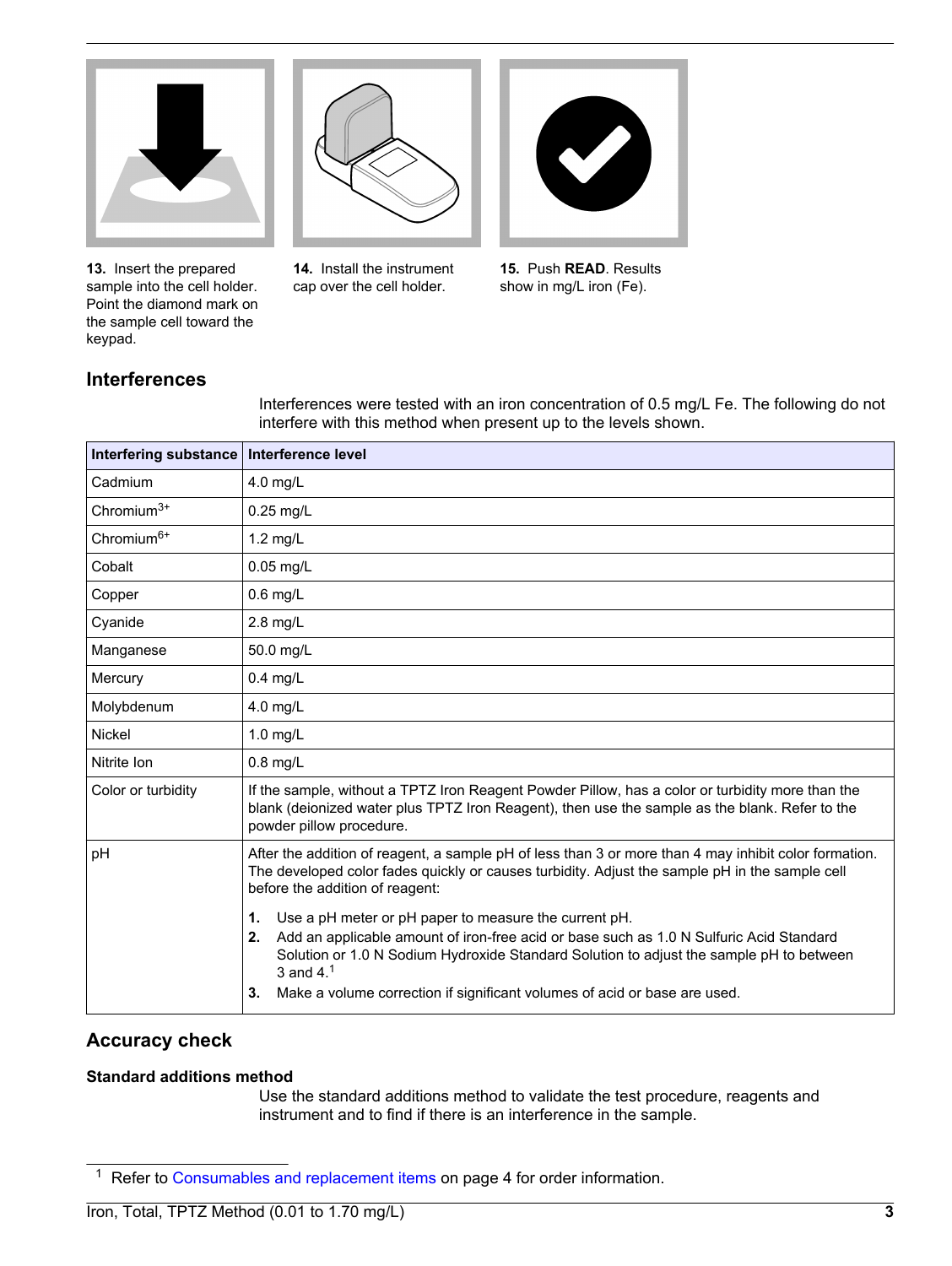<span id="page-3-0"></span>Items to collect:

- Iron Standard Solution Voluette Ampule, 25 mg/L Fe
- Pipet, TenSette®, 0.1–1.0 mL and pipet tips
- Mixing cylinders, 50 mL (3)
- **1.** Prepare three spiked samples: use the TenSette pipet to add 0.1 mL, 0.2 mL and 0.3 mL of the standard solution, respectively, to three 25-mL portions of fresh sample. Mix well.
- **2.** Use the test procedure to measure the concentration of each of the spiked samples. Start with the smallest sample spike. Measure each of the spiked samples in the instrument.
- **3.** Compare the expected result to the actual result. The expected iron concentration increase is 0.1 mg/L for each 0.1 mL of standard that is added.

#### **Method performance**

The method performance data that follows was derived from laboratory tests that were measured on a DR300 and a Pocket Colorimeter II during ideal test conditions. Users can get different results under different test conditions.

| Precision (95% confidence interval) |
|-------------------------------------|
| $1.00 \pm 0.02$ mg/L Fe             |

#### **Summary of method**

The TPTZ Iron Reagent forms a deep blue-purple color with ferrous iron ( $Fe<sup>2+</sup>$ ). The indicator is combined with a reducing agent that converts precipitated or suspended iron, such as rust, to the ferrous state. The amount of ferric iron ( $Fe<sup>3+</sup>$ ) can be determined as the difference between the results of a ferrous iron test and the concentration of total iron.

#### **Consumables and replacement items**

#### **Required reagents**

| Description                            | <b>Quantity/test</b> | Unit          | ltem no. |
|----------------------------------------|----------------------|---------------|----------|
| TPTZ Iron Reagent Powder Pillow, 10 mL |                      | $100$ /p $kg$ | 2608799  |

#### **Required apparatus**

| <b>Description</b>                       | <b>Quantity/test</b> | Unit  | Item no. |
|------------------------------------------|----------------------|-------|----------|
| Sample cells, 10-mL round, 25 mm x 60 mm |                      | 6/pkg | 2427606  |

#### **Recommended standards and apparatus**

| <b>Description</b>                                                     | Unit   | Item no. |
|------------------------------------------------------------------------|--------|----------|
| Iron Standard Solution, 10-mL Voluette <sup>®</sup> Ampule, 25-mg/L Fe | 16/pkg | 1425310  |
| Ampule Breaker, 10-mL Voluette® Ampules                                | each   | 2196800  |
| Metals Drinking Water Standard, LR for Cu, Fe, Mn                      | 500 mL | 2833749  |
| Metals Drinking Water Standard, HR for Cu, Fe, Mn                      | 500 mL | 2833649  |
| Water, deionized                                                       | 4 L    | 27256    |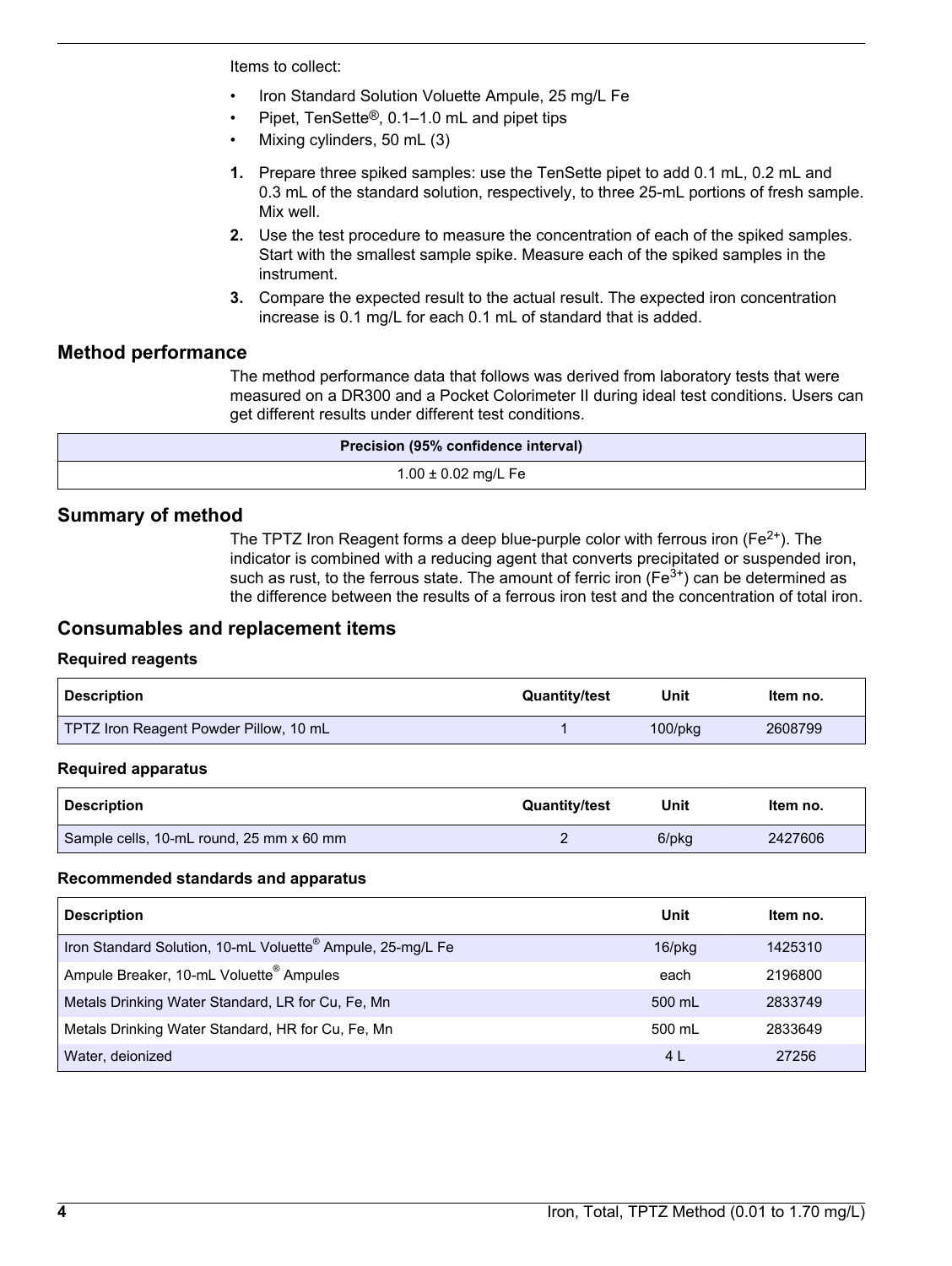## **Optional reagents and apparatus**

| <b>Description</b>                                     | Unit       | Item no. |
|--------------------------------------------------------|------------|----------|
| Iron Standard Solution, 100-mg/L Fe                    | 100 mL     | 1417542  |
| Iron Standard Solution, 10-mg/L Fe                     | 500 mL     | 14049    |
| Iron Standard Solution, 1-mg/L Fe                      | 500 mL     | 13949    |
| Mixing cylinder, graduated, 50 mL                      | each       | 189641   |
| Nitric Acid, concentrated                              | 500 mL     | 15249    |
| Sulfuric Acid Standard Solution, 1 N                   | 100 mL MDB | 127032   |
| Sodium Hydroxide Standard Solution, 1.0 N              | 100 mL MDB | 104532   |
| Stoppers for 18-mm tubes and AccuVac Ampuls            | 6/pkg      | 173106   |
| Pipet, TenSette <sup>®</sup> , 0.1-1.0 mL              | each       | 1970001  |
| Pipet tips for TenSette <sup>®</sup> Pipet, 0.1-1.0 mL | 50/pkg     | 2185696  |
| Pipet tips for TenSette® Pipet, 0.1-1.0 mL             | 1000/pkg   | 2185628  |
| Flask, volumetric, Class A, 500 mL, glass              | each       | 1457449  |
| Pipet, volumetric 5.00-mL                              | each       | 1451537  |
| Pipet filler, safety bulb                              | each       | 1465100  |
| Paper, pH, 0-14 pH range                               | $100$ /pkg | 2601300  |